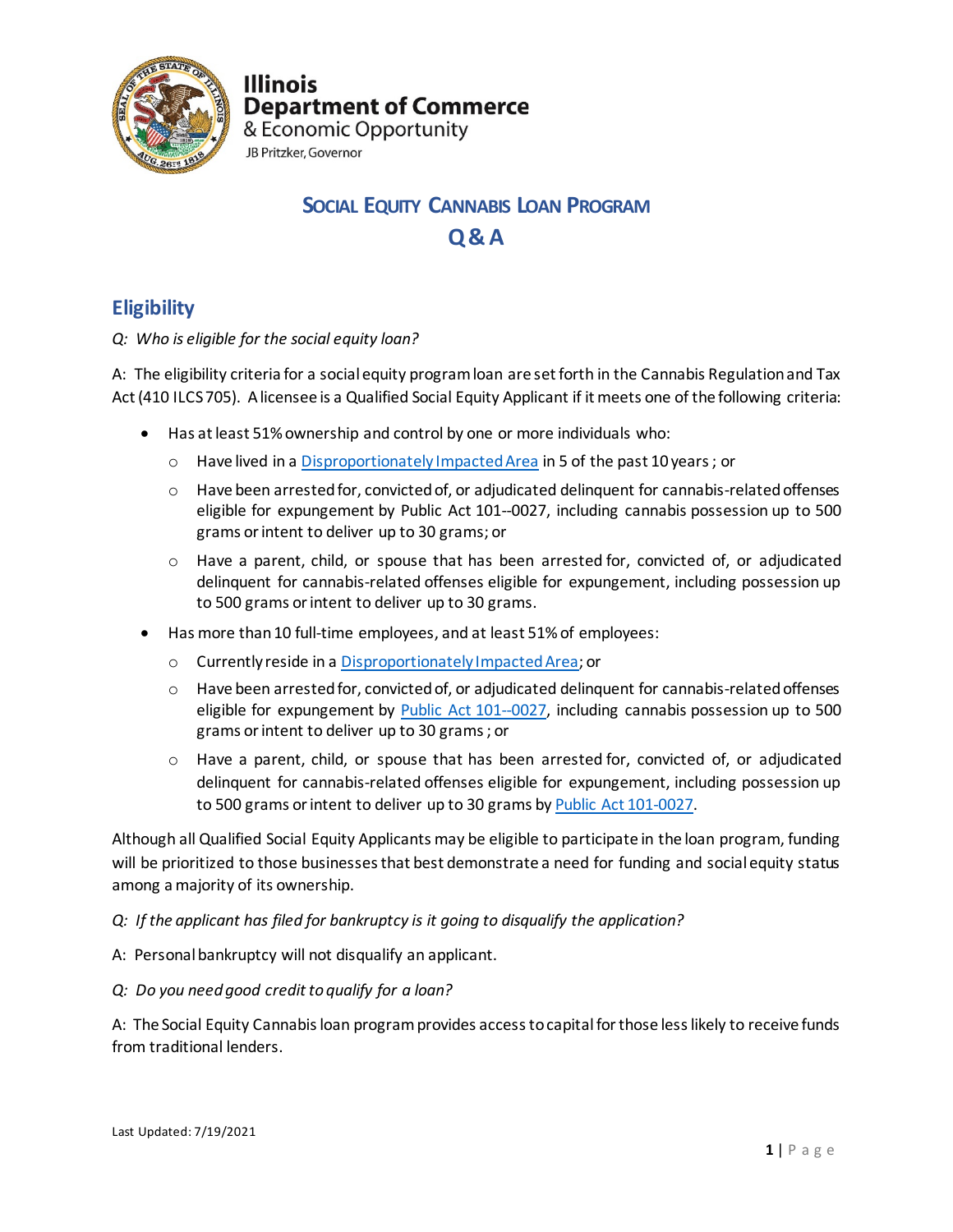*Q:* Can I co-sign a social equity loan if I don't live in a Disproportionately Impacted Area, but my brother *does and he is applying for a 51% ownership and I have 49% ownership?*

A: As long as the licensee meets the criteria for a qualified [social equity applicant,](https://www2.illinois.gov/dceo/cannabisEquity/Pages/default.aspx) it is eligible to apply for a social equity loan.

*Q: What if you have a LLC with 51% social equity and others total 49%? Can you all together apply for the social equity loan?*

A: As long as the licensee meets the criteria for [a social equity applicant,](https://www2.illinois.gov/dceo/CannabisEquity/Pages/SocialEquityApplicantCriteria-.aspxhttps:/www2.illinois.gov/dceo/CannabisEquity/Pages/SocialEquityApplicantCriteria-.aspx) it is eligible to apply for a social equity loan. In this specific case, if the majority ownership of the entity that seeks and obtains the cannabis license meets the social equity criteria then it will also be eligible to participate in the loan program.

*Q: Must I have received a license for Adult Use Dispensary License with the Illinois Department of Financial & Professional Regulation (IDFPR) or a Craft Grower, Infuser, or Transporter license with the Illinois Department of Agriculture (IDOA) to be eligible for a Cannabis Loan from DCEO?*

A: Yes, you must have received **a dispensary, craft grower, infuser, or transporter license as an SEA**to be eligible for the loan program at this time.

## **Documentation Requested**

*Q: Part of the documentation requested includes the past three years tax returns for the Licensee and each individual invested in the business. Does this apply to Principal Officers who have no percentage of ownership in the entity seeking a license? For example, if I'm part of an entity seeking a license that includes ten principal officers but only five of these officers have ownership, will all ten of us have to provide five years of tax returns or just the five with percentage of ownership?*

A: DCEO requests the tax returns of the Licensee and each individual with a financial interest in the cannabis business, including principal officers. This information would have been included in your license application. A principal officer is defined as: (1) a cannabis business establishment applicant or licensed cannabis business establishment's board members; (2) an owner with more than 1% interest of the total cannabis business establishment or more than 5% interest of the total cannabis business establishment of a publicly traded company; (3) a president, vice president, secretary, treasurer, partner, officer, member, and manager member; (4) a person with a profit sharing, financial interest, or revenue sharing arrangement; (5) a person with authority to control the cannabis business establishment; or (6) a person who assumes responsibility for the debts of the cannabis business establishment. If the principal officer meets one or more elements of this definition and has a financial interest in the business the principal officer must submit tax returns for the past three years (see definition of "principal officer" at 410 ILCS 705/1-10).

*Q: I was not required to file my taxes because I made less than \$5,000. My business partner did not file taxes because he was not employed. We qualify as social equity applicants. What can I submit if we do not have tax returns due to little to no income?*

A: If a principal officer does not have tax returns due to unemployment or limited income earned any of the 3 tax reporting years the principal officer can submit a Zero Income affidavit. Keep in mind that applications will be denied if the social equity principal officer is delinquent in filing any required tax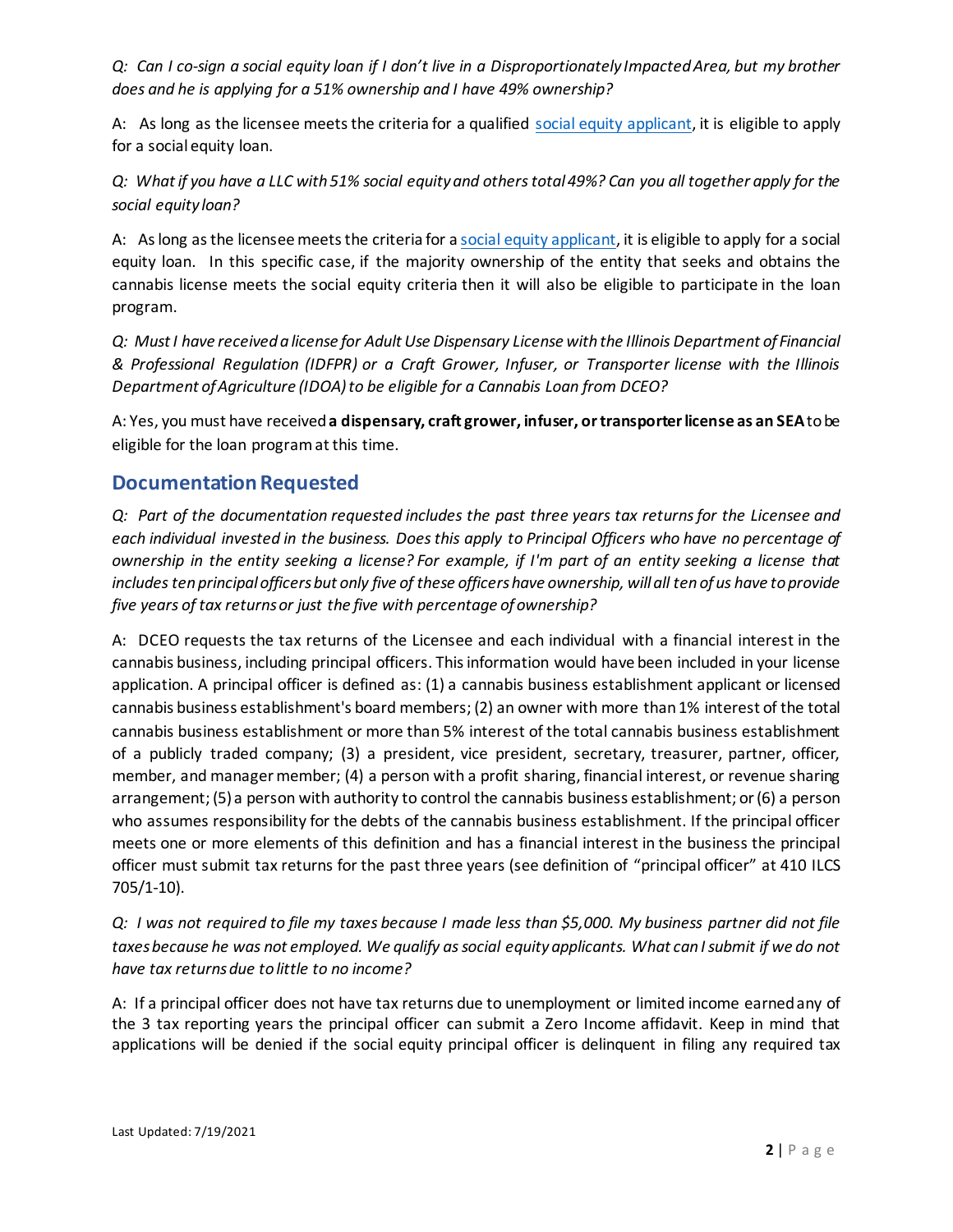returns or in paying any amounts owed to the State of Illinois. Nonresidents who filed with the IRS and/or their state of residence may be requested to provide their federal or other state returns.

## **Uses of Loan Funds**

## *Q: What can DCEO social equity loan funds be used for?*

A: Loan funds can be used to support the "ordinary and necessary expenses" of running a cannabis business, such as those expenses incurred in day-to-day operations that are appropriate and helpful to the success of the business. For example, loan funds can be used to pay for inventory, wages, rent, and other operational expenses customary for a cannabis business establishment. Loan funds may not be used on capital expenditures such as build-out of business space or license fees unless approved by DCEO. Borrowers may receive approval to use funds for construction, but only after DCEO ensures the borrower understands any obligation to comply with the Prevailing Wage Act and similar state laws. The Prevailing Wage Act, if it applies to a borrower's project, may require a borrower to pay above specific wage levels for certain contractors and subcontractors and submit additional records to the Illinois Department of Labor.

### *Q: If granted a license can we use loan money to pay the required licensing fee?*

A: License fees are not an eligible use of loan funds unless approved by DCEO. If your license is not issued until you pay the entire fee, you cannot use loan funds to pay that fee because we can only lend once you have your license.

### *Q: Can equity loan be used for first inventory purchase?*

A: Yes. Eligible expenditures include day-to-day operations of the cannabis business, which would include inventory purchases.

## **Terms of the Loan**

### *Q: What will the loan terms be?*

A: The loan agreement will have a variety of terms required by law or to ensure stewardship of public funds. While we anticipate that most loans will have 5-year repayment terms with no initial payments immediately due, DCEO and its loan partners will negotiate the funding terms based on borrower need, market conditions, and the availability of funding, among other criteria.

### *Q: Is there a limit to how much I can request?*

A: There is no limit on the loan size that an applicant can request. DCEO anticipates that the typical loan for cannabis dispensaries and infusers will not exceed \$250,000-\$500,000, loans to transporters will not exceed \$50,000-\$100,000, and loans to craft growers will not exceed \$500,000-\$1,000,000. However, DCEO will make final loan amount decisions on a case by case basis.

#### *Q: What is the interest rate on the loans DCEO will offer?*

A: DCEOand its lender partners will offer interest rates below 10%, which is well below the market rate for cannabis industry loans.